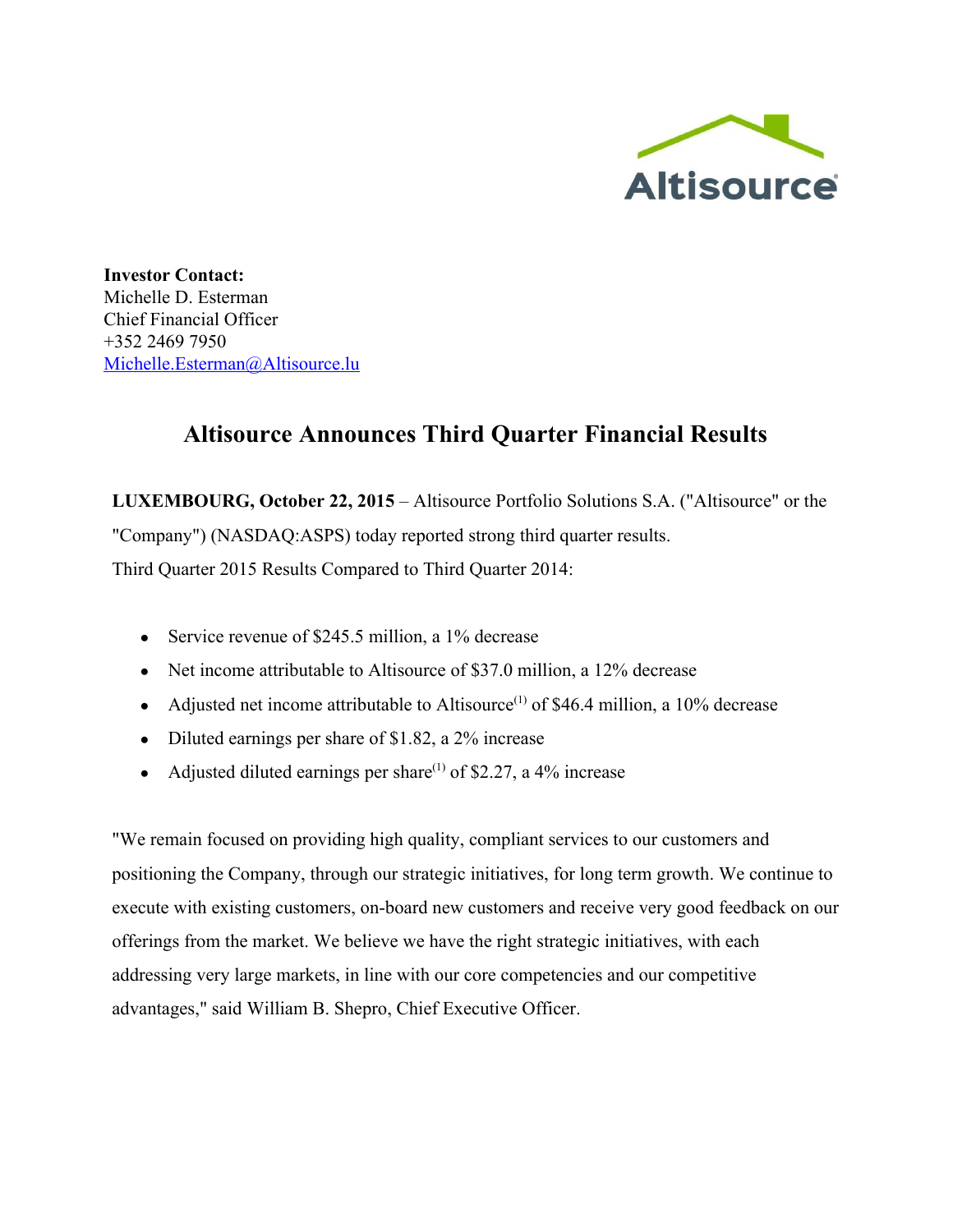Shepro further commented, "I am pleased with the financial results for the quarter. Compared to the third quarter of 2014, growth in our asset management business largely offset lost revenue from the November 2014 discontinuation of the lender placed insurance brokerage business, the full amortization of the Equator acquisition deferred revenue in November 2014 and fewer third quarter 2015 property valuation referrals. With a focus on growth through our four strategic initiatives, we have increased our investments in sales and marketing in 2015, primarily accounting for the lower net income."

Third quarter 2015 highlights include:

- The average number of loans serviced by Ocwen on REALServicing was 1.9 million for the third quarter 2015, a 15% decrease compared to the third quarter 2014
- The Company repurchased 0.2 million shares of common stock at an average price of \$26.88 per share
- The Company repurchased a portion of the senior secured term loan with a par value of \$11.0 million at an 11% discount; net income included an after-tax gain of \$0.8 million on the early extinguishment of debt
- The Company acquired CastleLine Holdings, LLC and its subsidiaries for \$12.3 million in cash at closing,\$10.5 million of cash payable over four years from the acquisition date and \$14.4 million of restricted common shares of the Company (495 thousand shares)
- Subsequent to the close of the third quarter, we acquired GoldenGator, LLC (doing business as RentRange®), REIsmart, LLC (doing business as Investability<sup>™</sup>) and Onit Solutions, LLC, a support company for RentRange and Investability. RentRange is a leading provider of rental home data and information to the financial services and real estate industries, delivering a wide assortment of address and geography level data, analytics and rent-based valuation solutions for single and multi-family properties. Investability is an online residential real estate search and acquisition platform that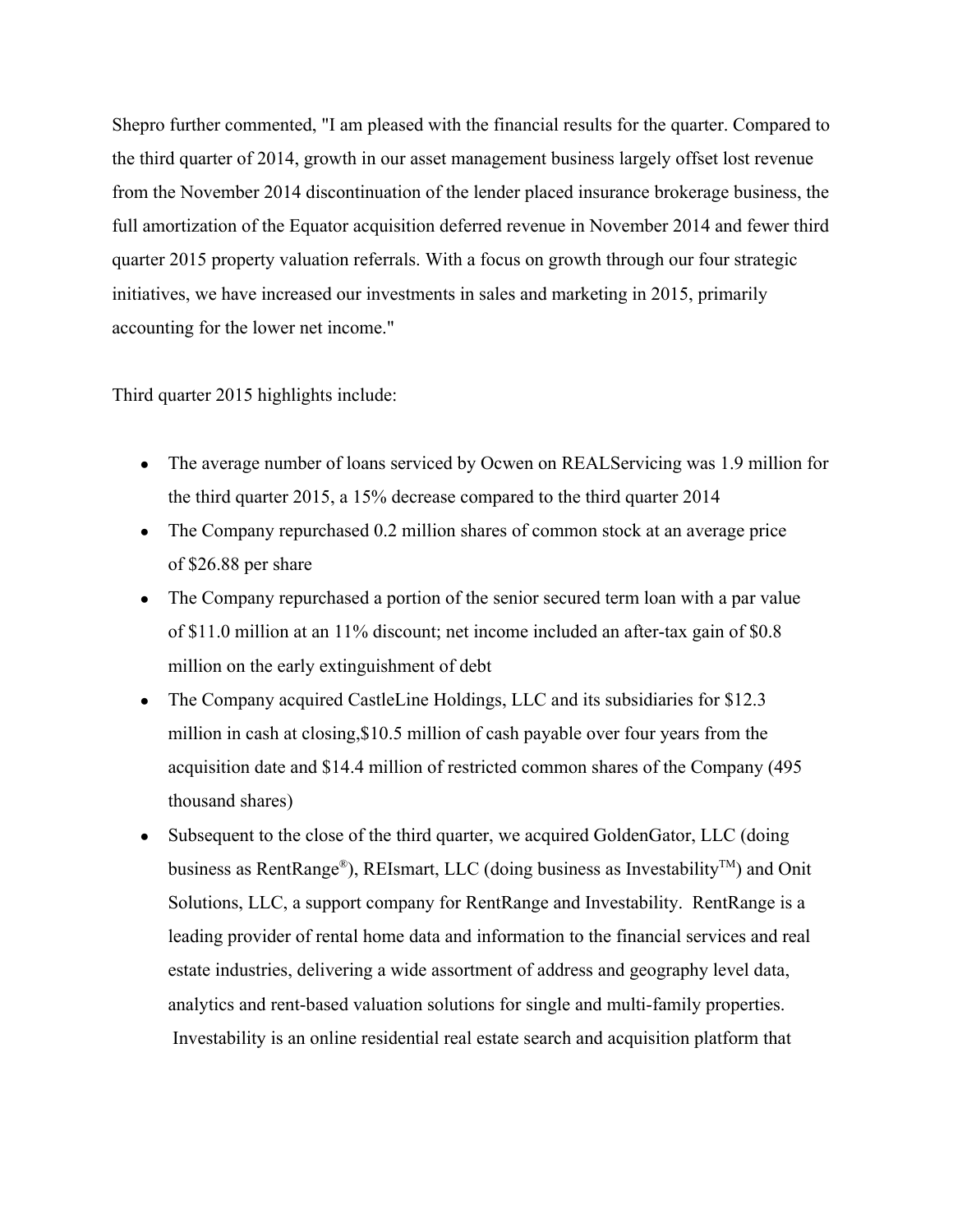utilizes data and analytics to allow real estate investors to access the estimated cash flow, capitalization rate, net yield and market value of properties for sale in the United States .

"I am very pleased with our operating results and the progress we are making on our strategic initiatives to diversify and grow our revenue and earnings. We believe our non-Ocwen growth, recent customer wins, current negotiations with new and existing customers and our robust pipeline activity demonstrate Altisource's value to the market and our ability to deliver on our initiatives," said Chief Executive Officer William B. Shepro.

Fourth quarter and full year 2015 highlights include:

- We were selected by two top ten banks<sup> $(2)$ </sup> to provide services for their portfolios in 2015, including the selection by a top four bank in the fourth quarter. We have agreements to provide services and/or software to five of the top ten banks and one GSE;
- We repurchased \$58.9 million of our common stock in 2015 (2.1 million shares at an average price of\$27.60 per share); this includes \$10.0 million of repurchases in the fourth quarter (0.4 million shares at an average price of \$26.23 per share). In January and February of 2016, we repurchased \$5.0 million of our common stock (0.2 million shares at an average price of \$27.58 per share);
- We repurchased \$49.0 million of our senior secured term loan for \$44.4 million (a weighted average discount of 10.3%), resulting in net pretax gains of \$3.8 million on the early extinguishment of debt in 2015; this includes fourth quarter repurchases of \$22.0 million for \$19.8 million (a discount of 11.0%), resulting in a pretax gain of \$1.8 million;
- To strengthen the Real Estate Investor Solutions initiative, we acquired RentRange<sup>®</sup> and Investability*™* in the fourth quarter for \$24.8 million; and
- The average number of loans serviced by Ocwen Financial Corporation and its subsidiaries ("Ocwen") on REALServicing ® was 2.0 million, an 8% decrease compared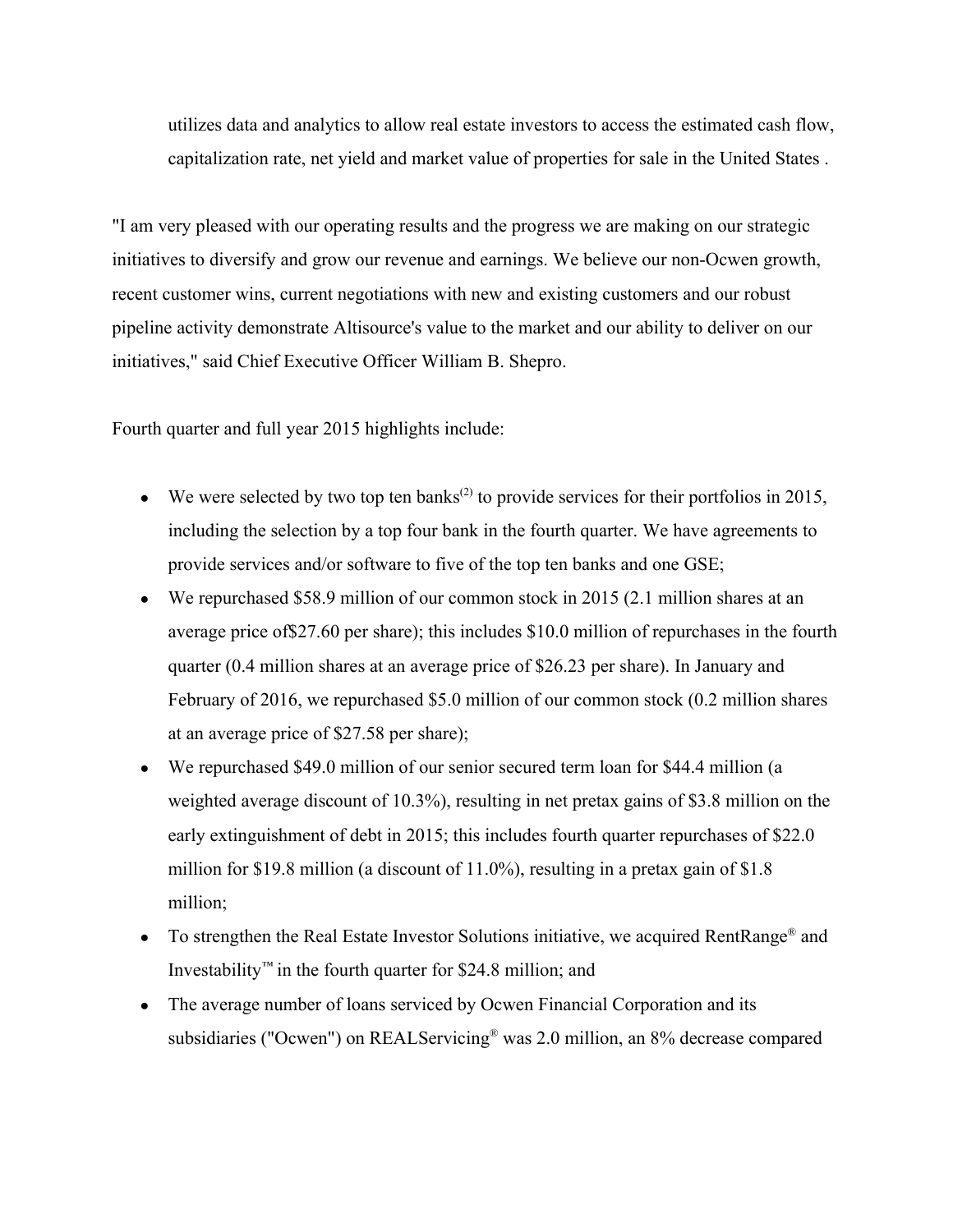to the year ended December 31, 2014 (the average number of loans was 1.7 million in the fourth quarter 2015, a 31% decrease compared to the fourth quarter 2014).

 $<sup>(1)</sup>$  This is a non-GAAP measure that is defined and reconciled to the corresponding GAAP</sup> measure herein.

(2) Source: Wall Street Journal's list of top ten banks by assets

The financial data in this press release is unaudited and preliminary, based upon estimates and subject to completion of the Company's financial closing procedures and the audit of the Company's financial statements. Moreover, this data has been prepared on the basis of currently available information. This data does not constitute a comprehensive statement of the Company's financial results for the year ended December 31, 2015, and the Company's final numbers for this data may differ materially from these estimates. The Company's independent registered public accounting firm has not audited or reviewed, and does not express an opinion with respect to, this data.

## *ForwardLooking Statements*

 $\mathcal{L}_\text{max}$ 

This press release contains forward-looking statements that involve a number of risks and uncertainties. These forward-looking statements include all statements that are not historical fact, including statements about management's beliefs and expectations. These statements may be identified by words such as "anticipate," "intend," "expect," "may," "could," "should," "would," "plan," "estimate," "seek," "believe," "potential" and similar expressions. Forward-looking statements are based on management's beliefs as well as assumptions made by and information currently available to management. Because such statements are based on expectations as to the future and are not statements of historical fact, actual results may differ materially from what is contemplated by the forward-looking statements. Altisource undertakes no obligation to update any forward-looking statements whether as a result of new information, future events or otherwise. The risks and uncertainties to which forward-looking statements are subject include, but are not limited to, Altisource's ability to integrate acquired businesses, retain key executives or employees, retain existing customers and attract new customers, general economic and market conditions, behavior of customers, suppliers and/or competitors, technological developments, governmental regulations, taxes and policies, availability of adequate and timely sources of liquidity and other risks and uncertainties detailed in the "Forward-Looking Statements," "Risk Factors" and other sections of Altisource's Form 10-K and other filings with the Securities and Exchange Commission.

# *Webcast*

Altisource will host a webcast at 11:00 a.m. EST today to discuss our fourth quarter and full year results. A link to the live audio webcast will be available on Altisource's website in the Investor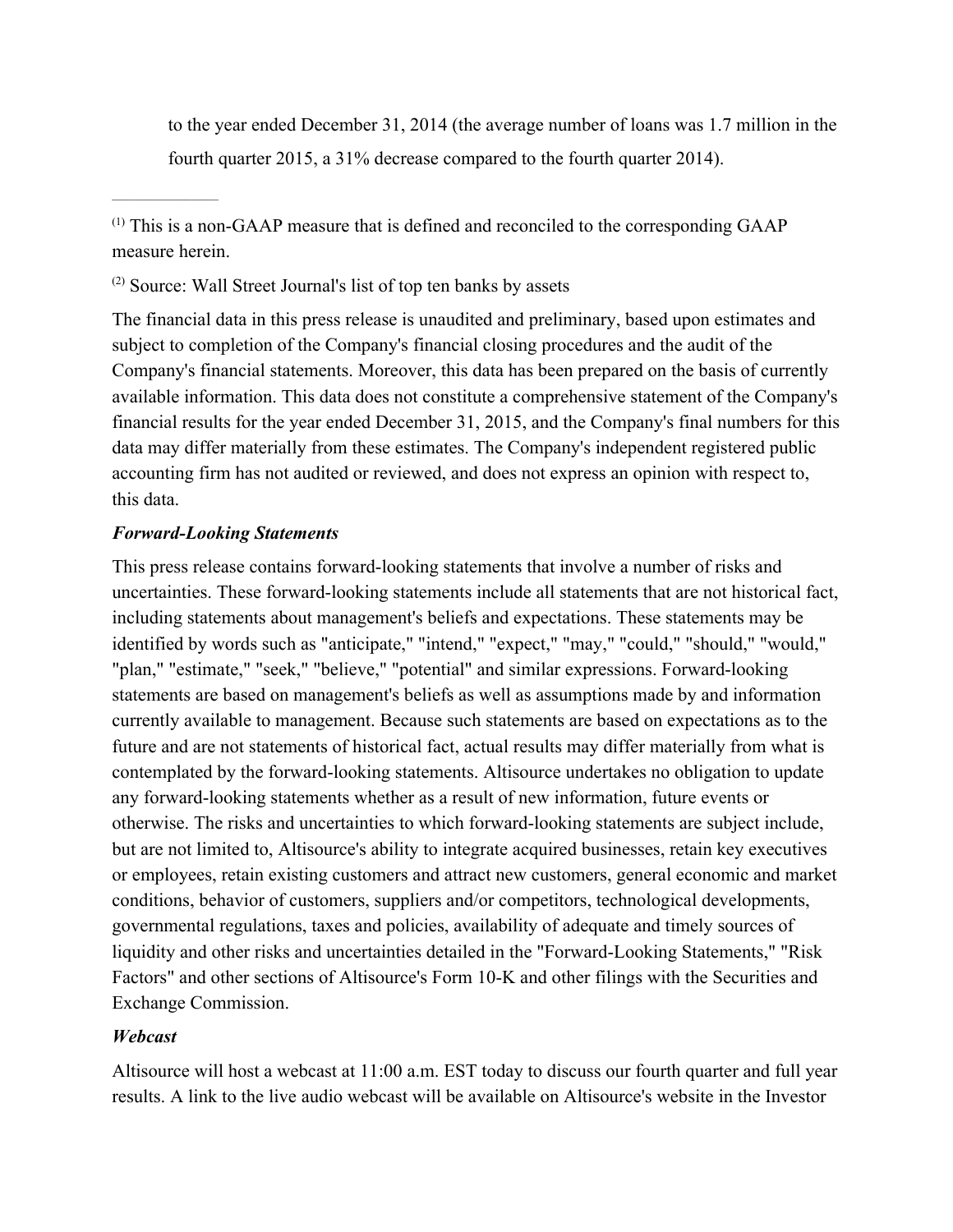Relations section. Those who want to listen to the call should go to the website at least fifteen minutes prior to the call to register, download and install any necessary audio software. A replay of the conference call will be available via the website approximately two hours after the conclusion of the call and will remain available for approximately 30 days.

### *About Altisource*

Altisource Portfolio Solutions S.A. is a premier marketplace and transaction solutions provider for the real estate, mortgage and consumer debt industries. Altisource's proprietary business processes, vendor and electronic payment management software and behavioral science-based analytics improve outcomes for marketplace participants. Additional information is available at **[www.Altisource.com](http://www.globenewswire.com/Tracker?data=10myk1X1or7mfzRx95p8QovvXnjpaj7OywbZ3V3N3g1zGjRJlfz-wxC-_oA5dBHUkinzfg9jnyIl2HodR1TJJm1uk9_iKtcVzXXB0-qEccw=)**.

### **ALTISOURCE PORTFOLIO SOLUTIONS S.A. CONSOLIDATED STATEMENTS OF OPERATIONS** *(in thousands, except per share data)*

**(unaudited)**

|                                                                   | Three months ended<br>December 31,<br>2015 |               | 2014           |           | <b>Years ended</b><br>December 31,<br>2015 |               | 201    |
|-------------------------------------------------------------------|--------------------------------------------|---------------|----------------|-----------|--------------------------------------------|---------------|--------|
| Service revenue                                                   |                                            |               |                |           |                                            |               |        |
| Mortgage Services                                                 | 183,945<br>\$                              |               | 145,776<br>\$  |           | \$<br>676,222                              |               | \$     |
| <b>Financial Services</b>                                         | 21,351                                     |               | 21,816         |           | 88,328                                     |               | 98,3   |
| <b>Technology Services</b>                                        | 56,083                                     |               | 62,415         |           | 215,482                                    |               | 227    |
| Eliminations                                                      | (10, 339)                                  | $\lambda$     | (12, 163)      | $\lambda$ | (39, 112)                                  | $\mathcal{E}$ | (40,   |
| Total service revenue                                             | 251,040                                    |               | 217,844        |           | 940,920                                    |               | 938    |
| Reimbursable expenses                                             | 18,102                                     |               | 37,414         |           | 107,344                                    |               | 137    |
| Non-controlling interests                                         | 745                                        |               | 629            |           | 3,202                                      |               | 2,60   |
| Total revenue                                                     | 269,887                                    |               | 255,887        |           | 1,051,466                                  |               | 1,07   |
| Cost of revenue                                                   | 154,390                                    |               | 149,238        |           | 579,983                                    |               | 569    |
| Reimbursable expenses                                             | 18,102                                     |               | 37,414         |           | 107,344                                    |               | 137    |
| Gross profit                                                      | 97,395                                     |               | 69,235         |           | 364,139                                    |               | 371    |
| Selling, general and administrative expenses                      | 65,558                                     |               | 61,979         |           | 220,868                                    |               | 201    |
| Impairment losses                                                 | 71,785                                     |               |                |           | 71,785                                     |               | 37,4   |
| Change in the fair value of Equator earn out liability            |                                            |               |                |           | (7, 591)                                   | $\mathcal{E}$ | (37,   |
| Income (loss) from operations                                     | (39, 948)                                  | $\mathcal{E}$ | 7,256          |           | 79,077                                     |               | 170    |
| Other income (expense), net:                                      |                                            |               |                |           |                                            |               |        |
| Interest expense                                                  | (6, 812)                                   | $\mathcal{E}$ | (7, 323)       |           | (28, 208)                                  |               | (23,   |
| Loss on sale of HLSS equity securities, net of dividends received |                                            |               |                |           | (1, 854)                                   |               |        |
| Other income (expense), net                                       | 2,568                                      |               | 39             |           | 4,045                                      |               | 174    |
| Total other income (expense), net                                 | (4,244)                                    |               | (7, 284)       |           | (26, 017)                                  | $\mathcal{E}$ | (23,   |
| Income (loss) before income taxes and non-controlling interests   | (44, 192)                                  |               | (28)           |           | 53,060                                     |               | 147    |
| Income tax provision                                              | (159)                                      |               | (878)          |           | (8,260)                                    |               | (10,   |
| Net income (loss)                                                 | (44, 351)                                  |               | (906)          |           | 44,800                                     |               | 137    |
| Net income attributable to non-controlling interests              | (745                                       |               | (629)          |           | (3,202)                                    |               | (2, 6) |
| Net income (loss) attributable to Altisource                      | (45,096)<br>\$                             |               | \$<br>(1, 535) |           | \$<br>41,598                               |               | \$     |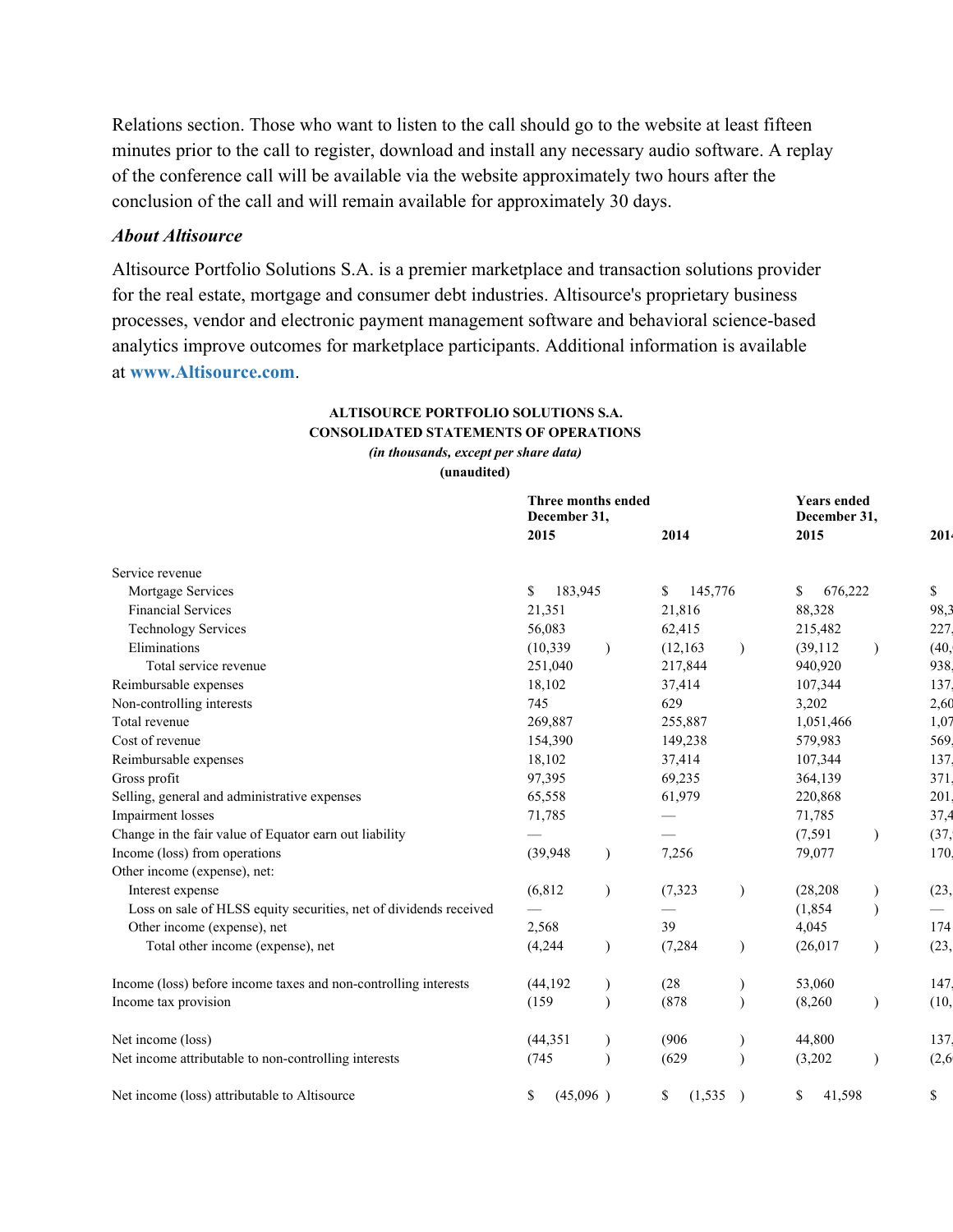| Earnings (loss) per share:                     |              |              |               |      |
|------------------------------------------------|--------------|--------------|---------------|------|
| <b>Basic</b>                                   | \$<br>(2.35) | (0.08)<br>\$ | S.<br>2.13    | Φ    |
| Diluted                                        | (2.35)<br>S. | (0.08)<br>\$ | 2.02<br>S     | Φ    |
| Weighted average shares outstanding:           |              |              |               |      |
| <b>Basic</b>                                   | 19,196       | 20,306       | 19,504        | 21,6 |
| Diluted                                        | 19,196       | 20,306       | 20,619        | 23.6 |
| Non-GAAP Financial Measures <sup>(1)</sup>     |              |              |               |      |
| Adjusted net income attributable to Altisource | 38,048       | 6,275<br>S   | \$<br>143,475 | D    |
| Adjusted diluted earnings per share            | .86          | 0.28         | 6.96          | Φ    |
|                                                |              |              |               |      |

 $<sup>(1)</sup>$  These are non-GAAP measures that are defined and reconciled to the corresponding GAAP measures herein</sup>

 $\mathcal{L}=\{1,2,3,4,5\}$ 

# **ALTISOURCE PORTFOLIO SOLUTIONS S.A. SEGMENT FINANCIAL INFORMATION**

### *(in thousands)* **(unaudited)**

### **Year ended December 31, 2015**

|                                                                    | Mortgage<br><b>Services</b> | <b>Financial</b><br><b>Services</b> | Technology<br><b>Services</b> | Corporate<br><b>Items and</b><br><b>Eliminations</b> |
|--------------------------------------------------------------------|-----------------------------|-------------------------------------|-------------------------------|------------------------------------------------------|
| Revenue                                                            |                             |                                     |                               |                                                      |
| Service revenue                                                    | 676,222<br>S                | 88,328<br>S                         | \$<br>215,482                 | (39,112)<br>\$                                       |
| Reimbursable expenses                                              | 107,224                     | 120                                 |                               |                                                      |
| Non-controlling interests                                          | 3,202                       |                                     |                               |                                                      |
|                                                                    | 786,648                     | 88,448                              | 215,482                       | (39, 112)                                            |
| Cost of revenue                                                    | 474,169                     | 60,806                              | 187,835                       | (35, 483)                                            |
| Gross profit (loss)                                                | 312,479                     | 27,642                              | 27,647                        | (3,629)                                              |
| Selling, general and administrative expenses                       | 105,153                     | 18,707                              | 29,902                        | 67,106                                               |
| Impairment losses                                                  |                             |                                     | 71,785                        |                                                      |
| Change in the fair value of Equator earn out liability             |                             |                                     | (7, 591)                      |                                                      |
| Income (loss) from operations                                      | 207,326                     | 8,935                               | (66, 449)                     | (70, 735)                                            |
| Other income (expense), net                                        | 506                         | 58                                  | 61                            | (26, 642)                                            |
| Income (loss) before income taxes and non-controlling<br>interests | \$<br>207,832               | \$<br>8,993                         | \$<br>(66,388)                | \$<br>(97, 377)                                      |

#### **Year ended December 31, 2014**

| Mortgage<br><b>Services</b> | Financial<br><b>Services</b> | Technology<br><b>Services</b> | Corporate<br>Items and<br><b>Eliminations</b> |
|-----------------------------|------------------------------|-------------------------------|-----------------------------------------------|
|                             |                              |                               |                                               |
| 653,093                     | 98,312<br>S.                 | 227,300<br>\$                 | \$<br>(40,026)                                |
| 137,447                     | 187                          |                               |                                               |
| 2.603                       |                              |                               |                                               |
| 793,143                     | 98,499                       | 227,300                       | (40,026)                                      |
| 486,387                     | 64,338                       | 192,426                       | (35,971)                                      |
| 306,756                     | 34,161                       | 34,874                        | (4.055)                                       |
| 94,686                      | 18,791                       | 32,393                        | 55,863                                        |
|                             |                              |                               |                                               |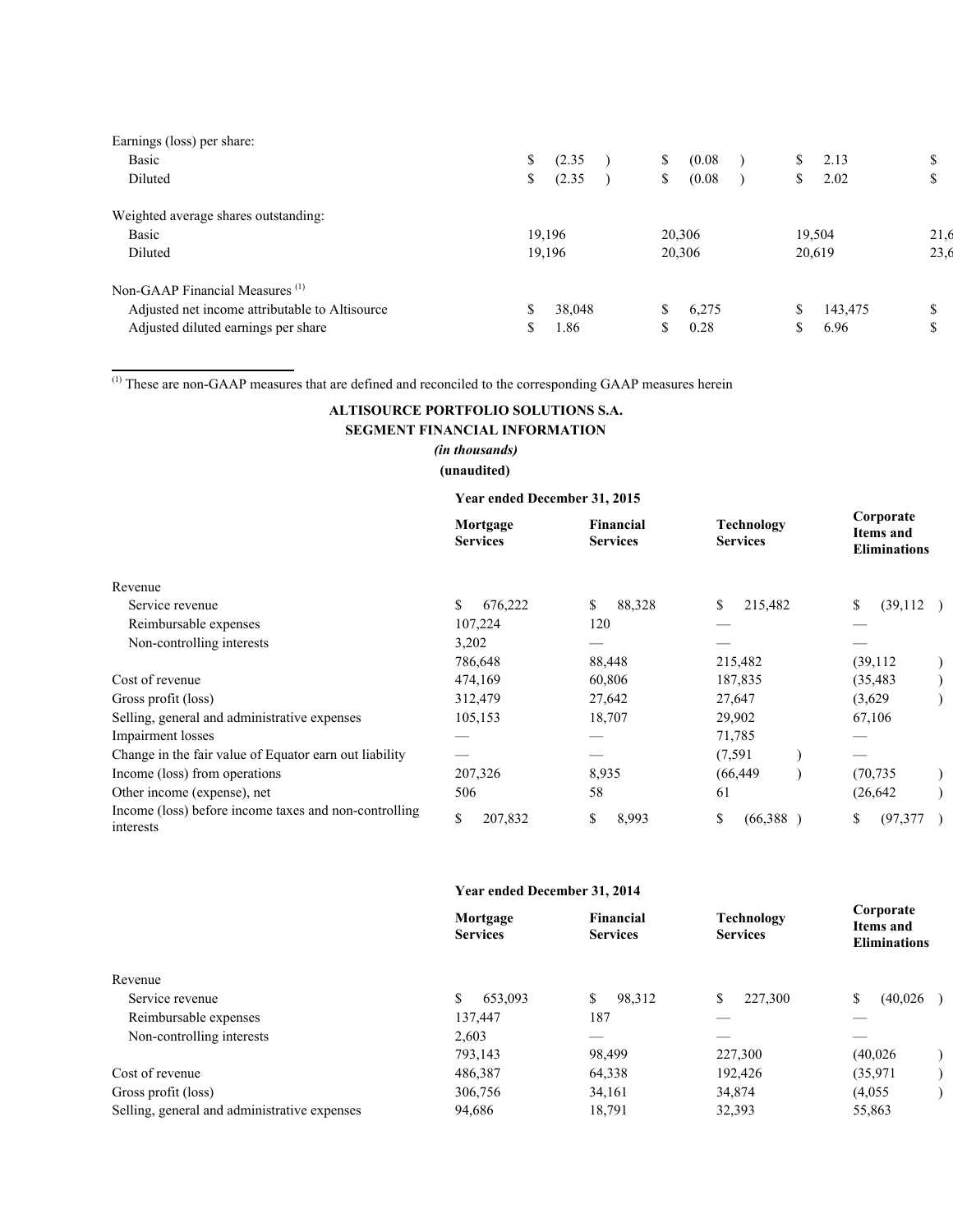| Impairment losses                                                  |         |        | 37.473   |                             |
|--------------------------------------------------------------------|---------|--------|----------|-----------------------------|
| Change in the fair value of Equator earn out liability             |         |        | (37.924) | $\overbrace{\hspace{15em}}$ |
| Income (loss) from operations                                      | 212,070 | 15.370 | 2,932    | (59.918)                    |
| Other income (expense), net                                        | 204     | 62     | (31      | (23.424)                    |
| Income (loss) before income taxes and non-controlling<br>interests | 212.274 | 15.432 | 2.901    | (83, 342)                   |

# **ALTISOURCE PORTFOLIO SOLUTIONS S.A.**

# **CONSOLIDATED BALANCE SHEETS**

*(in thousands, except per share data)*

**(unaudited)**

|                                                                                                                                                                                                                   | December 31,<br>2015        | 2014                        |
|-------------------------------------------------------------------------------------------------------------------------------------------------------------------------------------------------------------------|-----------------------------|-----------------------------|
| <b>ASSETS</b>                                                                                                                                                                                                     |                             |                             |
| Current assets:                                                                                                                                                                                                   |                             |                             |
| Cash and cash equivalents                                                                                                                                                                                         | \$<br>179,327               | \$<br>161,361               |
| Accounts receivable, net                                                                                                                                                                                          | 105,023                     | 112,183                     |
| Prepaid expenses and other current assets                                                                                                                                                                         | 21,751                      | 23,567                      |
| Deferred tax assets, net                                                                                                                                                                                          |                             | 4,987                       |
| Total current assets                                                                                                                                                                                              | 306,101                     | 302,098                     |
| Premises and equipment, net                                                                                                                                                                                       | 119,121                     | 127,759                     |
| Goodwill                                                                                                                                                                                                          | 82,801                      | 90,851                      |
| Intangible assets, net                                                                                                                                                                                            | 197,003                     | 245,246                     |
| Deferred tax assets, net                                                                                                                                                                                          | 3,619                       |                             |
| Other assets                                                                                                                                                                                                      | 19,337                      | 22,267                      |
| Total assets                                                                                                                                                                                                      | \$<br>727,982               | \$<br>788,221               |
| <b>LIABILITIES AND EQUITY</b>                                                                                                                                                                                     |                             |                             |
| Current liabilities:                                                                                                                                                                                              |                             |                             |
| Accounts payable and accrued expenses                                                                                                                                                                             | \$<br>91,871                | \$<br>111,766               |
| Current portion of long-term debt                                                                                                                                                                                 | 5,945                       | 5,945                       |
| Deferred revenue                                                                                                                                                                                                  | 15,060                      | 9,829                       |
| Other current liabilities                                                                                                                                                                                         | 16,266                      | 13,227                      |
| Total current liabilities                                                                                                                                                                                         | 129,142                     | 140,767                     |
| Long-term debt, less current portion                                                                                                                                                                              | 528,417                     | 582,669                     |
| Deferred tax liabilities, net                                                                                                                                                                                     |                             | 2,694                       |
| Other non-current liabilities                                                                                                                                                                                     | 18,153                      | 20,648                      |
| Equity:                                                                                                                                                                                                           |                             |                             |
| Common stock $(\$1.00$ par value; 25,413 shares authorized and issued and $19,021$ outstanding as<br>of December 31, 2015; 25,413 shares authorized and issued and 20,279 outstanding as<br>of December 31, 2014) | 25,413                      | 25,413                      |
| Additional paid-in capital                                                                                                                                                                                        | 96,321                      | 91,509                      |
| Retained earnings                                                                                                                                                                                                 | 369,270                     | 367,967                     |
| Treasury stock, at cost (6,392 shares as of December 31, 2015 and 5,134 shares as<br>of December 31, 2014)                                                                                                        | (440, 026)<br>$\mathcal{L}$ | (444, 495)<br>$\mathcal{E}$ |
| Altisource equity                                                                                                                                                                                                 | 50,978                      | 40,394                      |
| Non-controlling interests<br>Total equity                                                                                                                                                                         | 1,292<br>52,270             | 1,049<br>41,443             |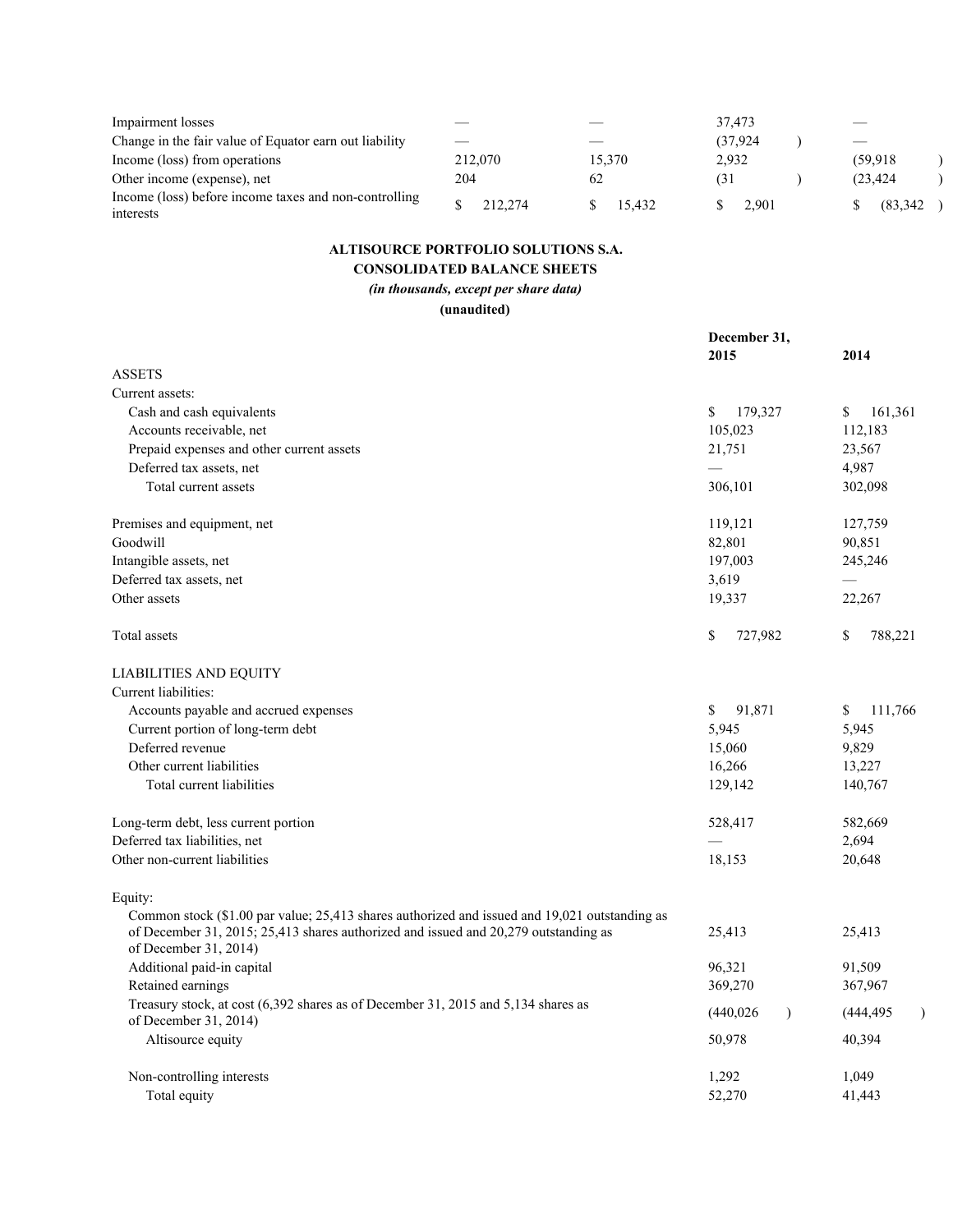## **ALTISOURCE PORTFOLIO SOLUTIONS S.A. CONSOLIDATED STATEMENTS OF CASH FLOWS** *(in thousands)*

### **(unaudited)**

|                                                                                   | Years ended December 31, |               |               |                  |
|-----------------------------------------------------------------------------------|--------------------------|---------------|---------------|------------------|
|                                                                                   | 2015                     |               | 2014          |                  |
| Cash flows from operating activities:                                             |                          |               |               |                  |
| Net income                                                                        | \$<br>44,800             |               | \$<br>137,087 |                  |
| Adjustments to reconcile net income to net cash provided by operating activities: |                          |               |               |                  |
| Depreciation and amortization                                                     | 36,470                   |               | 29,046        |                  |
| Amortization of intangible assets                                                 | 41,135                   |               | 37,680        |                  |
| Loss on sale of HLSS equity securities, net of dividends received                 | 1,854                    |               |               |                  |
| Change in the fair value of acquisition related contingent consideration          | (7, 184)                 | $\mathcal{L}$ | (37, 924)     | $\lambda$        |
| Impairment losses                                                                 | 71,785                   |               | 37,473        |                  |
| Share-based compensation expense                                                  | 4,812                    |               | 2,236         |                  |
| Bad debt expense                                                                  | 5,514                    |               | 16,257        |                  |
| Gain on early extinguishment of debt                                              | (3,836)                  | $\mathcal{E}$ |               |                  |
| Amortization of debt discount                                                     | 498                      |               | 317           |                  |
| Amortization of debt issuance costs                                               | 1,374                    |               | 1,151         |                  |
| Deferred income taxes                                                             | (1,326)                  | $\lambda$     | 1,166         |                  |
| Loss on disposal of fixed assets                                                  | 26                       |               | 184           |                  |
| Changes in operating assets and liabilities, net of effects of acquisitions:      |                          |               |               |                  |
| Accounts receivable                                                               | 2,401                    |               | (22, 492)     | $\lambda$        |
| Prepaid expenses and other current assets                                         | 1,883                    |               | (12, 501)     | $\mathcal{E}$    |
| Other assets                                                                      | 2,993                    |               | (1,750)       | $\mathcal{E}$    |
| Accounts payable and accrued expenses                                             | (14, 483)                | $\lambda$     | 24,285        |                  |
| Other current and non-current liabilities                                         | 6,636                    |               | (14, 722)     | $\mathcal{L}$    |
| Net cash provided by operating activities                                         | 195,352                  |               | 197,493       |                  |
| Cash flows from investing activities:                                             |                          |               |               |                  |
| Additions to premises and equipment                                               | (36, 188)                |               | (64, 846)     |                  |
| Acquisition of businesses, net of cash acquired                                   | (28, 675)                |               | (34, 720)     | $\lambda$        |
| Purchase of HLSS equity securities                                                | (29,966)                 |               |               |                  |
| Proceeds received from sale of and dividends from HLSS equity securities          | 28,112                   |               |               |                  |
| Change in restricted cash                                                         | 722                      |               | (1, 402)      |                  |
| Other investing activities                                                        |                          |               | (300)         | $\mathcal{E}$    |
| Net cash used in investing activities                                             | (65,995)                 | $\lambda$     | (101, 268)    | $\lambda$        |
| Cash flows from financing activities:                                             |                          |               |               |                  |
| Proceeds from issuance of long-term debt                                          |                          |               | 198,000       |                  |
| Repurchases and repayment of long-term debt                                       | (50, 373)                |               | (4,959)       | $\left( \right)$ |
| Debt issuance costs                                                               |                          |               | (2,608)       | $\mathcal{E}$    |
| Proceeds from stock option exercises                                              | 1,390                    |               | 2,688         |                  |
| Purchase of treasury stock                                                        | (58, 949)                |               | (255, 713)    | $\lambda$        |
| Distributions to non-controlling interests                                        | (2,959)                  |               | (2, 596)      | $\lambda$        |
| Other financing activities                                                        | (500)                    |               |               |                  |
| Net cash used in financing activities                                             | (111, 391)               |               | (65, 188)     | $\lambda$        |
| Net increase in cash and cash equivalents                                         | 17,966                   |               | 31,037        |                  |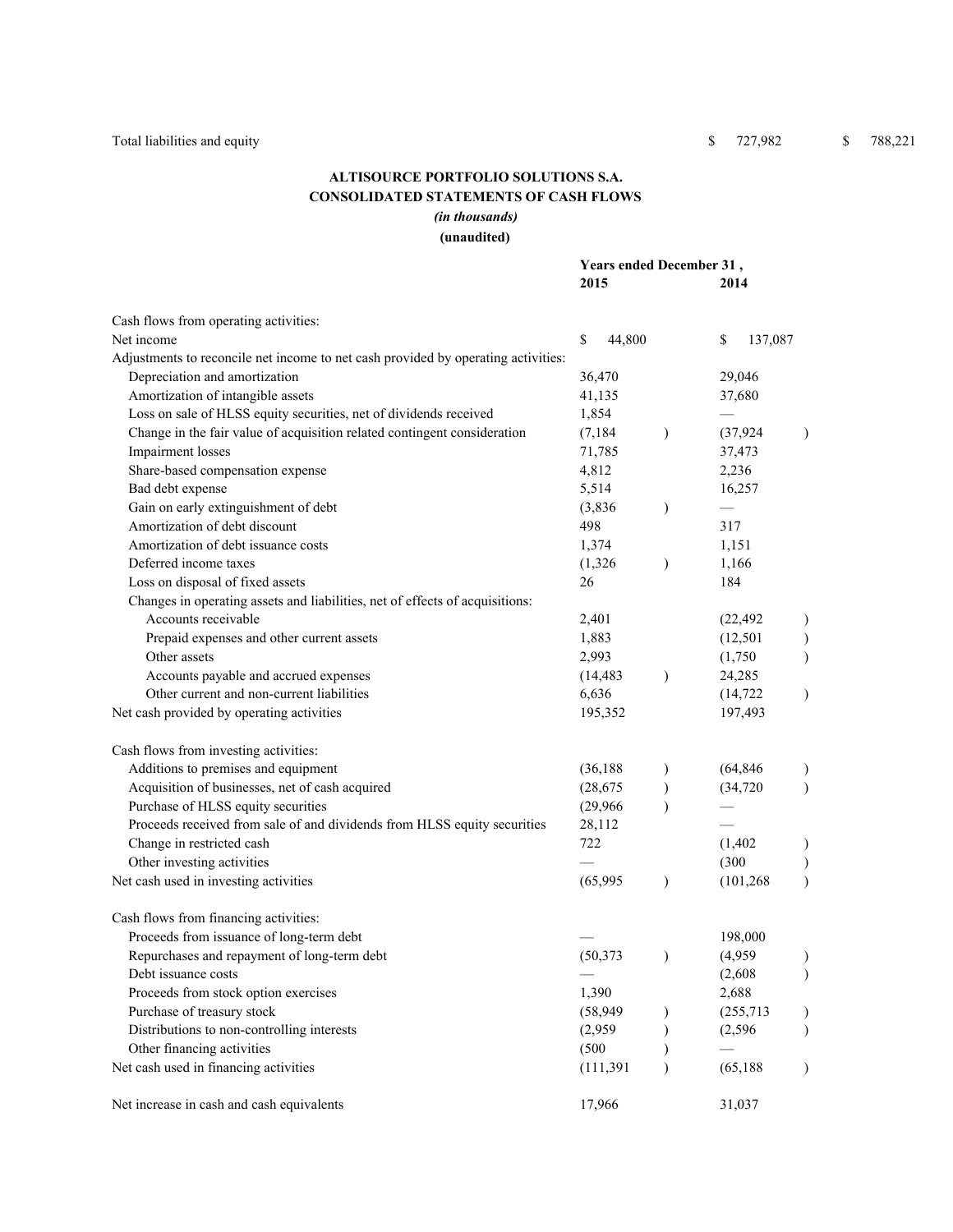| Cash and cash equivalents at the beginning of the period                         | 161,361      | 130,324      |
|----------------------------------------------------------------------------------|--------------|--------------|
| Cash and cash equivalents at the end of the period                               | 179,327<br>S | 161,361<br>S |
| Supplemental cash flow information:                                              |              |              |
| Interest paid                                                                    | 26,274       | 21,829       |
| Income taxes paid, net                                                           | 9.725        | 13,340       |
| Non-cash investing and financing activities:                                     |              |              |
| Acquisition of businesses with restricted shares                                 | 21,733<br>S  |              |
| Decrease in payables for purchases of premises and equipment                     | (6,679)      | (2,328)      |
| Decrease in acquisition of businesses from subsequent working capital true-ups — |              | (3,711)      |

#### **ALTISOURCE PORTFOLIO SOLUTIONS S.A.**

#### **NONGAAP MEASURES**

#### *(in thousands, except per share data)*

#### **(unaudited)**

Adjusted net income attributable to Altisource and adjusted diluted earnings per share are nonGAAP measures used by management, existing shareholders and potential shareholders to measure Altisource's performance. Adjusted net income attributable to Altisource is calculated by adding intangible asset amortization expense (net of tax) and impairment losses (net of tax) and deducting gains associated with reductions of the Equator earn out liability (net of tax) to GAAP net income attributable to Altisource. Adjusted diluted earnings per share is calculated by dividing net income attributable to Altisource plus intangible asset amortization expense (net of tax) plus impairment losses (net of tax) less gains associated with reductions of the Equator earn out liability (net of tax) to GAAP net income attributable to Altisource by the weighted average number of diluted shares. Reconciliations of the non-GAAP measures to the corresponding GAAP measures are as follows:

|                                                                                          | <b>Three months ended</b><br>December 31,<br>2015 | 2014          | <b>Years ended</b><br>December 31,<br>2015 |
|------------------------------------------------------------------------------------------|---------------------------------------------------|---------------|--------------------------------------------|
| Net income (loss) attributable to Altisource                                             | \$<br>(45,096)                                    | \$<br>(1,535) | \$<br>41,598                               |
| Intangible amortization expense, net of tax                                              | 12,514                                            | 7,810         | 38,187                                     |
| Impairment loss, net of tax                                                              | 70,630                                            |               | 70,630                                     |
| Gain on Equator earn out liability, net of tax                                           |                                                   |               | (6,940)                                    |
| Adjusted net income attributable to Altisource                                           | \$<br>38,048                                      | \$<br>6,275   | \$<br>143,475                              |
| Diluted earnings (loss) per share                                                        | \$<br>(2.35)<br>$\rightarrow$                     | \$<br>(0.08)  | \$<br>2.02                                 |
| Impact of using diluted share count instead of basic share count for<br>a loss per share | 0.14                                              | 0.01          |                                            |
| Intangible amortization expense, net of tax, per diluted share                           | 0.61                                              | 0.35          | 1.85                                       |
| Impairment loss, net of tax, per diluted share                                           | 3.46                                              |               | 3.43                                       |
| Gain on Equator earn out liability, net of tax, per diluted share                        |                                                   |               | (0.34)                                     |
| Adjusted diluted earnings per share                                                      | \$<br>1.86                                        | \$<br>0.28    | \$<br>6.96                                 |
| Calculation of the impact of intangible amortization expense, net of tax                 |                                                   |               |                                            |
| Intangible amortization expense                                                          | \$<br>13,140                                      | \$<br>8,390   | 41,135<br>\$                               |
| Tax benefit from intangible asset amortization                                           | (626)                                             | (580)         | (2,948)                                    |
| Intangible asset amortization expense, net of tax                                        | 12,514                                            | 7,810         | 38,187                                     |
| Diluted share count                                                                      | 20,417                                            | 22,100        | 20,619                                     |